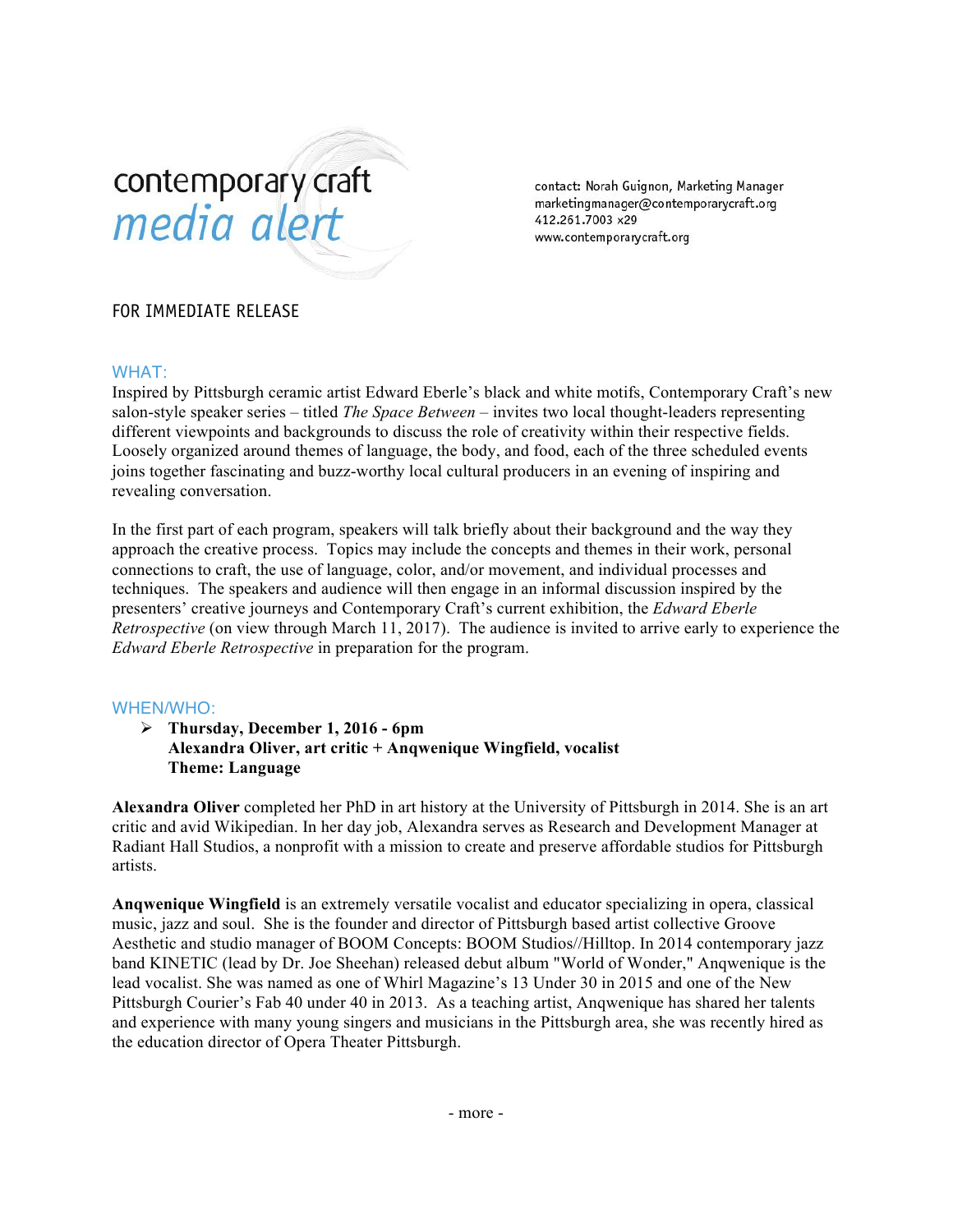### **Thursday, February 9, 2017 – 6pm Hannah Aitchison, tattoo artist + Maria Caruso, dancer and choreographer Theme: The Body**

**Hannah Aitchison** is an internationally-recognized, multi-award-winning tattoo artist. She has lived and worked in Chicago, Los Angeles, London, and now Pittsburgh. Her background includes 20 years of tattooing adventures, and a style that embraces both classical and modern day illustration, inspired by her background in commercial and graphic arts.

**Maria Caruso**, Founder and Director of *Bodiography* and Chair of the Performing Arts Department at La Roche College, is well known for her leadership as well as her choreographic strength in focusing on humanity in dance. Nominated in 2012 by Examiner.com as one of 25 finalists in the "America Inspired" contest, she continues to utilize dance as a means of expression capable of raising awareness about significant subject matter. Acknowledged at the 2016 Future Health Technology Summit at MIT as a genius of choreography and selected as a 2016 Pittsburgh Business Times Fast Tracker, she has been a force in the cultural landscape. A native to the city, she received her Bachelor of Fine Arts degree in performing arts and dance from Florida State University at age nineteen and shortly after earned a Master of Science Degree in Professional Leadership with an emphasis on management for non-profit organizations from Carlow University.

#### **Thursday, March 9, 2017 - 6pm Adam Milliron, food photographer, and Bethany Zozula, chef Theme: Food**

**Adam Milliron** is a Pittsburgh based food, beverage, and product photographer. His studio specializes in photographing food, products, visions, ideas, lifestyles, and concepts – helping some of the world's largest brands tell their stories.

**Bethany Zozula** is Executive Chef at Whitfield at Ace Hotel in East Liberty, one of only a handful of local restaurants run by women. Previously, she was executive sous chef at Eleven in the Strip District.

## WHERE:

Contemporary Craft 2100 Smallman Street Pittsburgh, PA 15222

The gallery is located at 21<sup>st</sup> and Smallman in the Strip District's historic produce terminal, Contemporary Craft's home since 1986.

## ADDITIONAL INFO:

*The Space Between* series is free and open to the public with a \$5 suggested donation appreciated at the door.

The *Edward Eberle Retrospective* will be on view in Contemporary Craft's main gallery through March 11, 2017. Over the past three decades, Eberle, a Pittsburgh-based ceramic artist, has explored and tested the limits of porcelain, with his prolific body of work ranging from classically inspired vessels to altered and deconstructed sculptures. This career retrospective brings works from the mid-1980s to the present into dialogue for the first time. Visit www.contemporarycraft.org for more details or to access the complete exhibition press release.